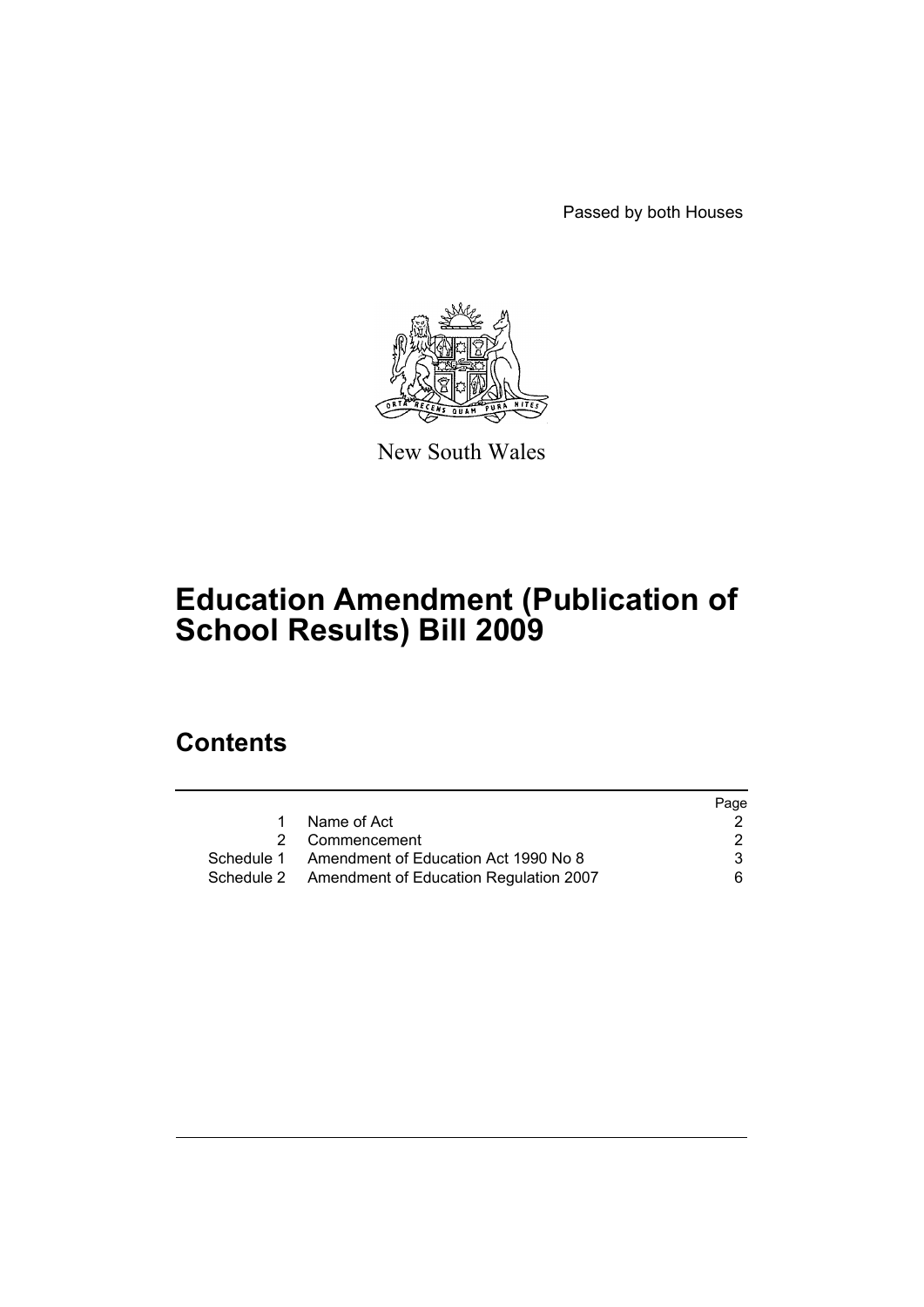*I certify that this public bill, which originated in the Legislative Assembly, has finally passed the Legislative Council and the Legislative Assembly of New South Wales.*

> *Clerk of the Legislative Assembly. Legislative Assembly, Sydney, , 2009*



New South Wales

# **Education Amendment (Publication of School Results) Bill 2009**

Act No , 2009

An Act to amend the *Education Act 1990* and the *Education Regulation 2007* with respect to the publication of school results.

*I have examined this bill and find it to correspond in all respects with the bill as finally passed by both Houses.*

*Assistant Speaker of the Legislative Assembly.*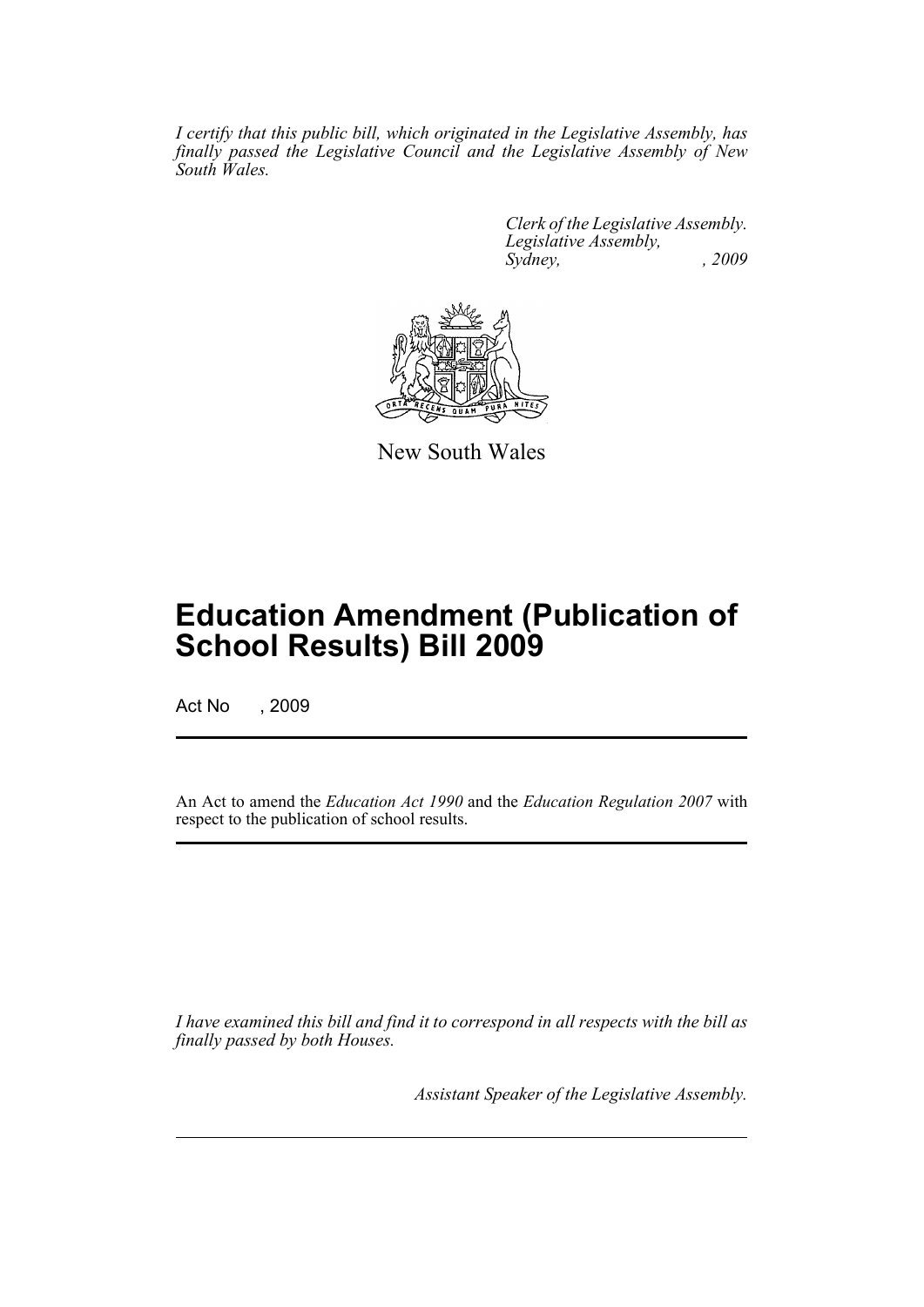# <span id="page-2-0"></span>**The Legislature of New South Wales enacts:**

# **1 Name of Act**

This Act is the *Education Amendment (Publication of School Results) Act 2009*.

# <span id="page-2-1"></span>**2 Commencement**

This Act commences on the date of assent to this Act.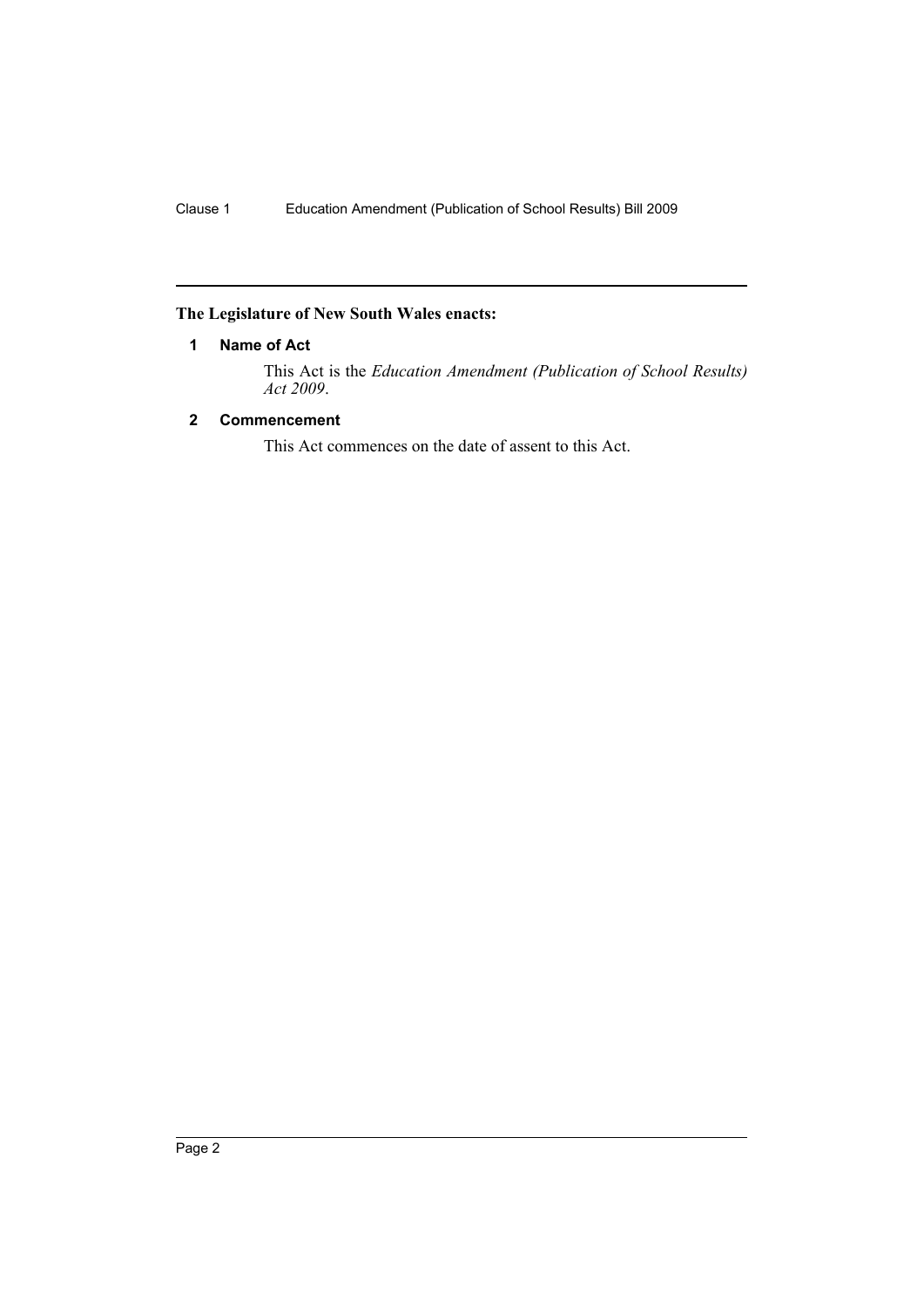Amendment of Education Act 1990 No 8 Schedule 1

# <span id="page-3-0"></span>**Schedule 1 Amendment of Education Act 1990 No 8**

#### **[1] Section 18A**

Omit the section. Insert instead:

#### **18A Publication of school results**

(1) In this section:

*relevant national agreement* means an agreement between the State and the Commonwealth that gives effect to a national protocol or arrangement for the provision and publication of school results.

*school results* means the following results (whether they are the results of individuals or of schools or any other results):

- (a) results of national basic skills testing (including testing under section 18),
- (b) results of School Certificate and Higher School Certificate examinations and related assessments,
- (c) results of annual or other periodic assessments of the academic performance of students contained in reports to parents on student achievement.

The regulations may determine whether particular results are or are not results referred to in paragraphs  $(\hat{a})$ –(c).

- (2) School results may, in accordance with a relevant national agreement, be provided by the State to the Commonwealth or to an authority established by the Commonwealth.
- (3) School results must not be publicly revealed in a way that ranks or otherwise compares the results of particular schools, except as authorised by or under a relevant national agreement.
- (4) A person must not, in a newspaper or other document that is publicly available in this State:
	- (a) publish any ranking or other comparison of particular schools according to school results, except with the permission of the principals of the schools involved, or
	- (b) identify a school as being in a percentile of less than 90 per cent in relation to school results, except with the permission of the principal of the school.

Maximum penalty: 50 penalty units in the case of an individual and 500 penalty units in any other case.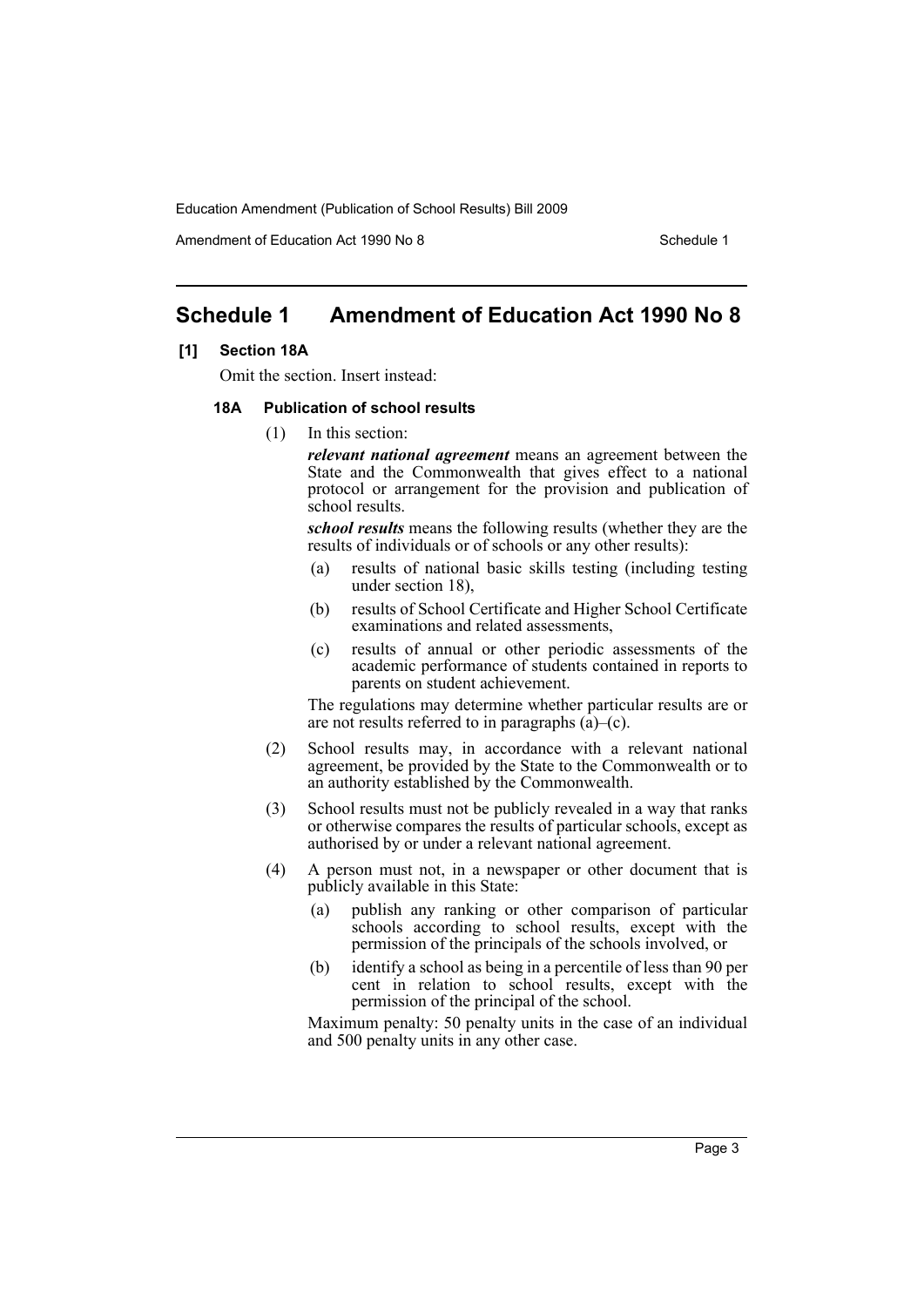- (5) Nothing in subsection (4) prohibits:
	- (a) anything authorised to be done by or under a relevant national agreement, or
	- (b) the publication of the ranking of the schools in the top 10 per cent in relation to the results of Higher School Certificate examinations and related assessments so long as the information used to determine that ranking is information as to the results of students that may be publicly revealed under subsection (6) (c).
- (6) School results must not be publicly revealed if the results of an identified student are revealed, except as follows:
	- (a) to the student or to the student's parents, or to anyone with the student's or parent's consent,
	- (b) to the principal of a school (including a school in another State or Territory) at which the student is enrolling, is enrolled or was previously enrolled,
	- (c) in the case of results of School Certificate or Higher School Certificate examinations and related assessments—by or with the approval of the Board, by way of the publication of the results of students who the Board considers have achieved outstanding results.
- (7) The functions of the State under this section may be exercised by the Director-General or, if authorised by a relevant national agreement, by a State educational authority that arranges the testing, examinations or assessments concerned.
- (8) This section has effect despite any other Act or law or the decision of any tribunal.

#### **[2] Schedule 3 Savings, transitional and other provisions**

Insert at the end of clause 2 (1):

*Education Amendment (Publication of School Results) Act 2009*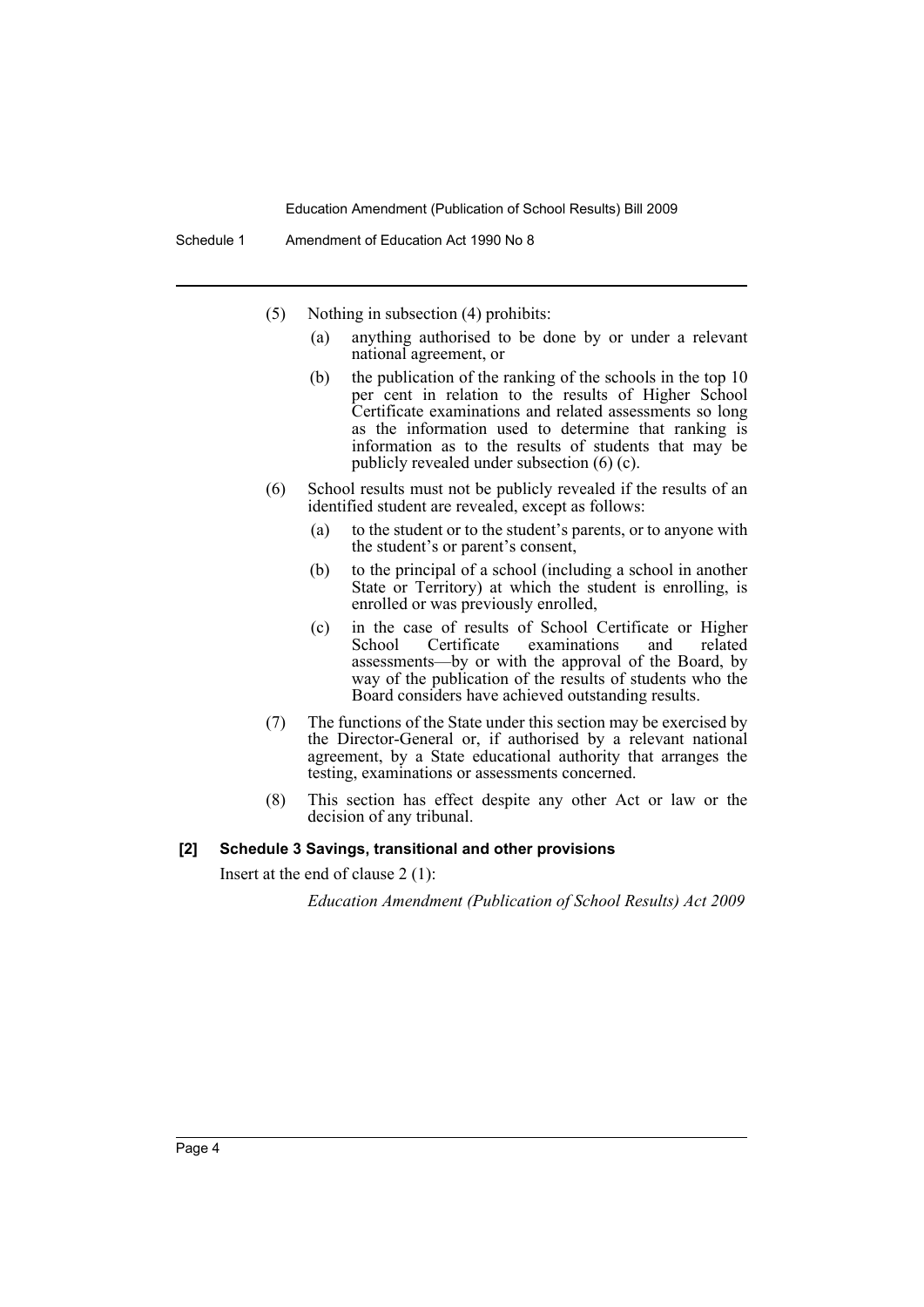Amendment of Education Act 1990 No 8 Schedule 1

# **[3] Schedule 3**

Insert at the end of the Schedule:

# **Part 10 Provisions consequent on enactment of Education Amendment (Publication of School Results) Act 2009**

### **18 Definition and application**

# (1) In this Part:

*amending Act* means the *Education Amendment (Publication of School Results) Act 2009*.

(2) This Part has effect despite any other Act or law or the decision of any tribunal.

### **19 Application of amending Act to previous school results**

Section 18A (as substituted by the amending Act) extends to school results for testing, examinations and assessments held before the commencement of the amending Act.

### **20 FOI exemption—transitional arrangement**

Until the repeal of the *Freedom of Information Act 1989*, clause 12 of Schedule 1 to that Act applies to a breach of the confidentiality provisions of section 18A of this Act in the same way as it applies to an offence against an Act.

#### **21 Crown Employees (Teachers in Schools and Related Employees) Salaries and Conditions Award 2009**

On and from the commencement of the amending Act, clauses 13.2, 13.3 and 36.1.2 of the *Crown Employees (Teachers in Schools and Related Employees) Salaries and Conditions Award 2009* cease to have effect.